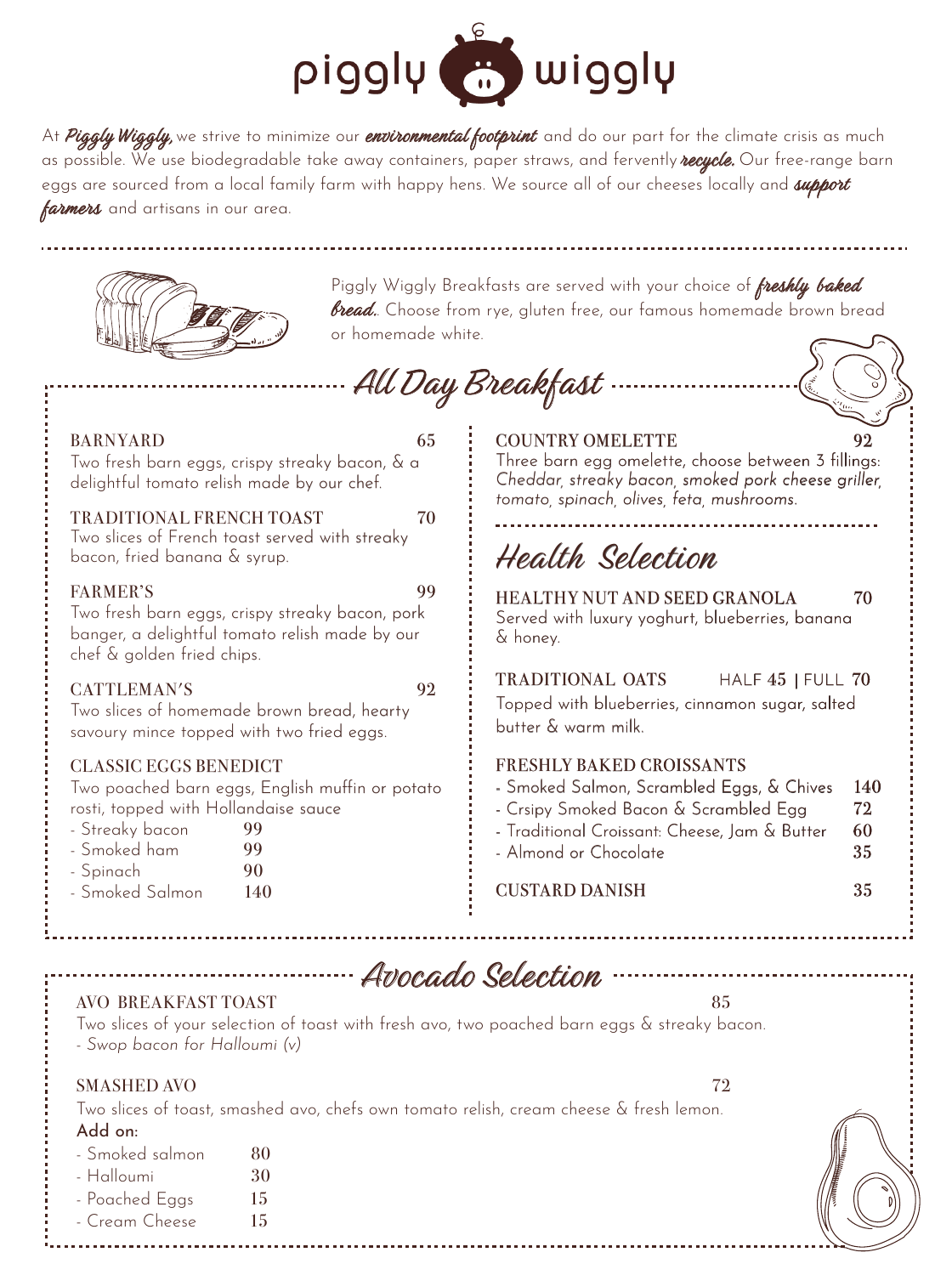|                                                                                                                                  |     | The Green Stuff                                                                                                                                                                                |     |
|----------------------------------------------------------------------------------------------------------------------------------|-----|------------------------------------------------------------------------------------------------------------------------------------------------------------------------------------------------|-----|
| Light Meals<br><b>FARMER'S WIFE SPUD</b>                                                                                         | 85  | Served on Fresh Seasonal mixed lettuce leaves<br>or wrap it up for an additional R15<br>We make all of our salad dressings in house - house<br>dressing, honey & mustard or jalapeno dressing. |     |
| Oven baked sweet potato filled with Avo &<br>Danish feta accompanied with a side salad<br>- Add pan fried BBQ chicken strips. 25 |     | <b>CHEESE LOVER</b><br>Lightly crumbed deep fried wheel of Camembert<br>topped with cranberries.                                                                                               | 120 |
| <b>FARMER'S SPUD</b><br>Oven baked jacket potato served with a                                                                   | 85  | <b>ASIAN STYLE SALAD</b><br>Asian style chicken served with glass noodle.s                                                                                                                     | 95  |
| garden salad topped with chicken mayonnaise,<br>crispy streaky bacon & melted cheddar.                                           |     | BEETROOT, HALLOUMI & COUS COUS SALAD<br>Roast beetroot, roast red onion, cranberries, pan                                                                                                      |     |
| SMOKED CHICKEN OPEN SANDWICH<br>Smoked chicken, avo, Camembert, & red onion                                                      | 95  | fried halloumi drizzled with honey & balsamic<br>dressing.                                                                                                                                     | 90  |
| marmalade on two slices of toasted ciabatta,<br>topped with honey mustard dressing.                                              |     | <b>CHICKEN CEASER SALAD</b><br>Grilled chicken, croutons, Parmesan, cauliflower and<br>our chefs own dressing                                                                                  | 95  |
| <b>SPICY THAI STYLE FISH CAKES</b><br>Delectable home style fish cakes, golden fried chips                                       | 110 | - Swop out chicken for roast chickpeas & beetroot.                                                                                                                                             |     |
| and a side salad.                                                                                                                |     | THE TRIFECTA<br>Streaky bacon, Danish feta and avo.                                                                                                                                            | 95  |
| PICNIC ON A PLATE - SERVES 2<br>Local artisanal cold meat cuts, homemade pickles,<br>olives, a selection of cheese & bread.      | 240 | <b>SWIMMING UP RIVER</b><br>Smoked Salmon, local artisanal cream cheese, avo,<br>cucumber, rosa tomatoes and capers.                                                                           | 160 |

| Toasties & Tramezzinis |
|------------------------|
|                        |

*Choose Between Ciabatta, Rye, White or Homemade Brown Bread. Tramezzini + R25* | *Served with golden fried chips.*

*We make our very own chilli – for that extra bite ask for it to be put inside your toastie or wrap for R15*

| Cheese & Tomato                      | 70   | Smoked Bacon, Avo & Feta                                | 100 |
|--------------------------------------|------|---------------------------------------------------------|-----|
| Cheese, Tomato & Local Artisanal Ham | - 75 | Smoked Bacon, Camembert & Sweet Chilli                  | 95  |
| Chicken Mayo & Streaky Bacon         | 85   | Club Sandwich<br>Pan Fried Chicken, Bacon, Mozzarella & | 99  |
| Bacon, Egg & cheese                  | 70   | Red Onion Marmalade.                                    |     |

Piglets' Menu - Only for under 12s

| CRISPY CHICKEN STRIPS WITH CHIPS<br>Battered chicken strips served with chips. | 60  | MAC & CHEESE                                 |    | 60<br>Delicious mac & cheese served with sneaky butternut |
|--------------------------------------------------------------------------------|-----|----------------------------------------------|----|-----------------------------------------------------------|
| THE LITTLE PIGGY<br>Smoked pork cheese griller served with chips.              | 60  | for extra nutrition.<br><b>EGGS ON TOAST</b> | 60 |                                                           |
| <b>TOASTED CHEESE</b><br>Served with chips on bread of your choice.            | 55. | Served with chips.                           |    |                                                           |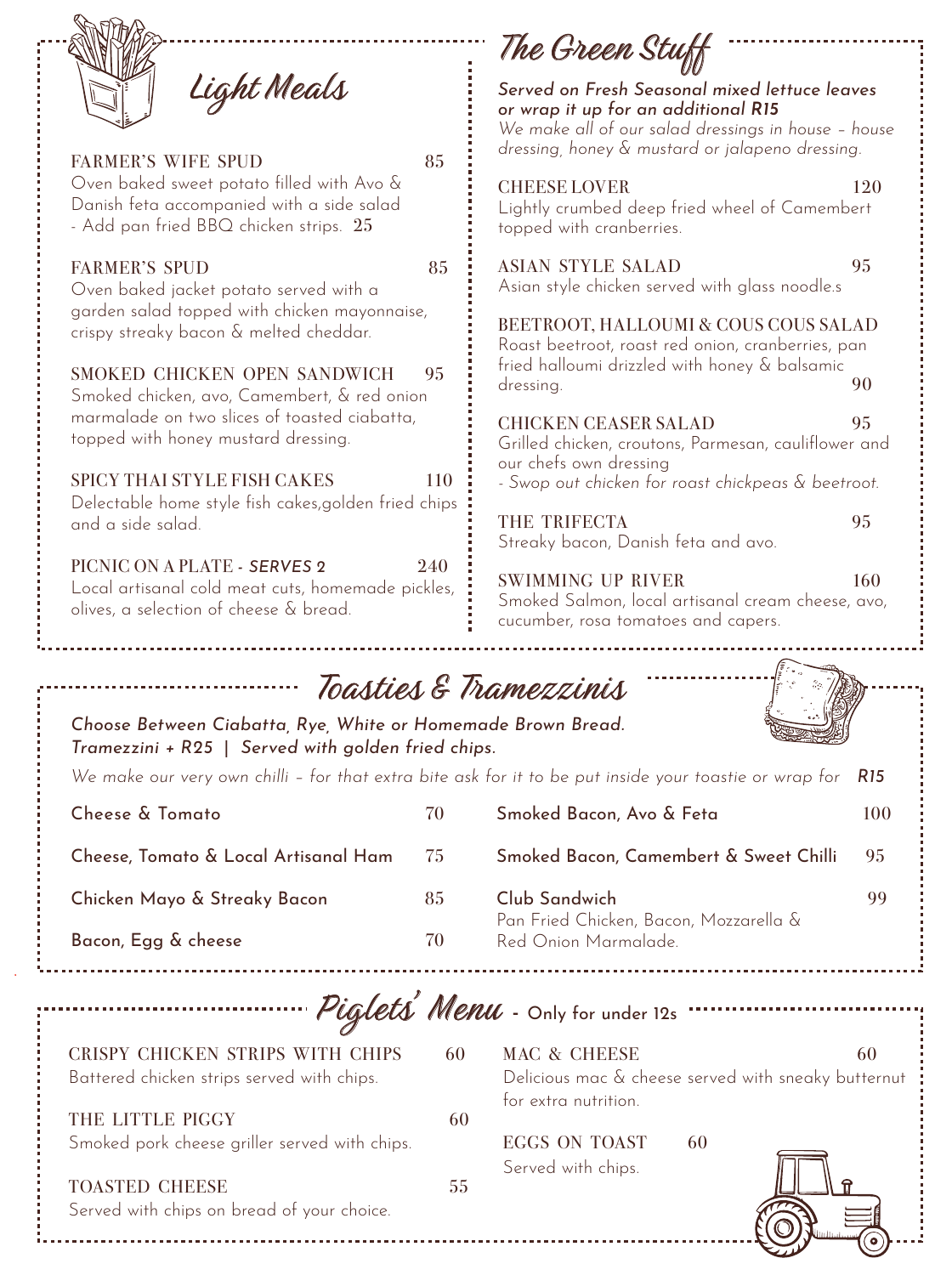|                                                                                                                                                                                                           | Main Meals                                                                                                                                                            |
|-----------------------------------------------------------------------------------------------------------------------------------------------------------------------------------------------------------|-----------------------------------------------------------------------------------------------------------------------------------------------------------------------|
| PIGGLY'S FAMOUS BUTTER CHICKEN<br>120<br>Traditional butter chicken served with aromatic<br>Basmati rice & naan.                                                                                          | <b>FARMHOUSE FILLET</b><br>169<br>Tender 200g prime beef fillet grilled to your liking<br>& a choice of cheese or peppercorn sauce. Basted in                         |
| <b>BEER BATTERED HAKE</b><br>120<br>Classic ole fashioned hake & chips                                                                                                                                    | our very own BBQ sauce served with chips.<br><b>CHICKEN STRIPS &amp; CHIPS</b><br>110                                                                                 |
| HOMEMADE CHICKEN PIE<br>110<br>Creamy chicken & mushroom filling in a puff<br>pastry case, served with golden fried chips.                                                                                | These are irresistible, crispy & battered served<br>with homemade sweet and sour sauce.<br><b>FARMER BROWN</b><br>95                                                  |
| <b>GRILLED CHICKEN BREAST</b><br>110<br>Choose between our own garlic sauce, peri peri<br>or lemon & herb, served with golden fried chips<br>& a side salad.                                              | This old favourite has been on the menu since the<br>beginning (2002). Served on our very own brown<br>bread, chicken mayo, streaky bacon & melted<br>cheddar cheese. |
|                                                                                                                                                                                                           | ·Burger Selection                                                                                                                                                     |
|                                                                                                                                                                                                           | All of our succulent burgers are served with chips, in a fresh burger bun &<br>basted in our delicious Piggly Wiggly BBQ sauce.                                       |
| <b>AMERICAN STYLE BURGER</b><br>100<br>200g pure beef burger topped with cheese and<br>pickles.                                                                                                           | <b>FRENCH BURGER</b><br>130<br>200g pure beef patty topped with melted<br>Camembert, crispy streaky bacon and our very own                                            |
| <b>FARMHOUSE BURGER</b><br>120<br>200g pure beef patty topped with crispy streaky<br>bacon and a fresh barn egg cooked to your liking.                                                                    | robust onion marmalade.<br><b>VEGETARIAN BURGER</b><br>120<br>Our very own Piggly Wiggly recipe topped with avo.                                                      |
| <b>HAWAIIAN BURGER</b><br>120<br>Grilled chicken breast, topped with pineapple,<br>cheese and tangy mayo sauce.                                                                                           | BEYOND DELICIOUS BURGER (V)<br>140<br>Plant based burger patty - choose between cheese<br>or caramelised onion.                                                       |
|                                                                                                                                                                                                           | Baker's Selection -                                                                                                                                                   |
| <b>CAKES</b><br>60<br>Baked freshly in our bakery every day. Have a look<br>at our cake selection to see what we have available.                                                                          | PIGGLY WIGGLY PANCAKES<br>Two farmer's sized pancakes made with our secret<br>family recipe & served with fresh cream or ice                                          |
| <b>OUMA GRETHE'S SCONES</b><br>60<br>Our famous Piggly Wiggly scones made with our<br>secret family recipe & served with homemade<br>strawberry jam, fresh cream, butterballs & finely<br>grated cheddar. | cream with one of the following fillings:<br>- Traditional cinnamon & sugar<br>60<br>- Banana & caramel<br>70<br>- Salted caramel<br>70<br>- Bar One chocolate<br>70  |
|                                                                                                                                                                                                           |                                                                                                                                                                       |
| 30<br><b>BISCUIT BOWL</b><br>Doggie biscuits topped with nutty peanut butter.<br><b>BARKING GOOD BURGER</b><br>60                                                                                         | Doggie Menu<br>Things to remember<br>- Please keep them on a lead & clean up after them<br>- Remember to offer them water                                             |
|                                                                                                                                                                                                           | - If its hot - sit in the shade                                                                                                                                       |

A 200g pure beef patty served with rice & topped with a raw egg.

- Dogs allowed on the lawn or the patio

- Be kind, approach slowly & introduce yourself